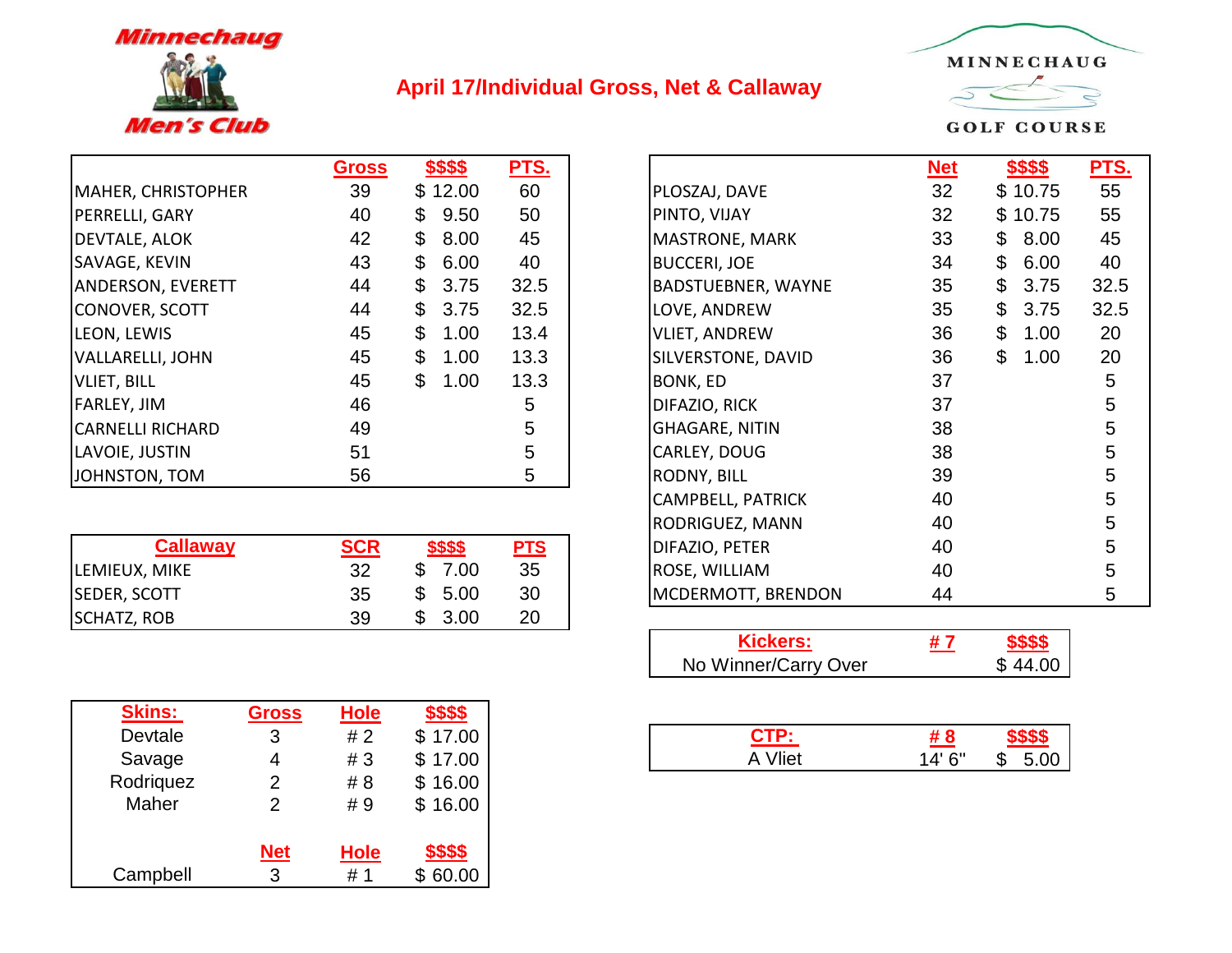| <b>Gross</b>            | 1              | $\overline{\mathbf{2}}$ | 3               | 4              | 5              | $6\phantom{1}6$          | 7                        | 8              | 9              |
|-------------------------|----------------|-------------------------|-----------------|----------------|----------------|--------------------------|--------------------------|----------------|----------------|
| ANDERSON, EVERETT       | 5              | 7                       | 6               | 5              | 6              | Δ<br>Ω                   |                          | 5              | 3              |
| BONK, ED                | 8              | 4                       | 5               |                | 6              | 5                        | 5                        | 6              | 3              |
| <b>BUCCERI, JOE</b>     | 5              | 4                       | 5               | 6              | 8              | 3                        | 5                        | 5              | $\overline{7}$ |
| CARLEY, DOUG            | 5              | $6\phantom{1}$          | $\overline{7}$  | $\overline{7}$ | 6              | 5                        | 6                        | 4              | 6              |
| <b>CARNELLI RICHARD</b> | $\overline{7}$ | $\overline{7}$          | 5               | 6              | 8              | 4                        | 5                        | 3              | 4              |
| CONOVER, SCOTT          |                | 5                       | 7               | 6              | 7              | ≏<br>ჟ                   |                          | 3              | 5              |
| DEVTALE, ALOK           | 5              | 3                       | 8               | 5              | ⋚              | 3                        | 6                        | 3              | 4              |
| FARLEY, JIM             | 5              | $\overline{7}$          | $6\phantom{1}6$ | $\overline{7}$ | 6              | 3                        | $\overline{4}$           | 5              | 3              |
| LAVOIE, JUSTIN          | $\overline{7}$ | $\overline{7}$          | 7               | $\overline{7}$ | 6              | $\overline{\mathcal{A}}$ | 5                        | 4              | 4              |
| LEON, LEWIS             | 5              | 7                       | 6               | 5              | ے<br>ᢦ         | $\overline{\mathcal{A}}$ | 6                        | 3              | 4              |
| LOVE, ANDREW            |                | $\overline{7}$          | 7               | $\overline{7}$ | 5              | 3                        | 5                        | 3              | 3              |
| MAHER, CHRISTOPHER      | 5              | 5                       | 5               | Λ.             | $\overline{7}$ | 3                        | $\overline{\mathbf{4}}$  | 4              | $\overline{2}$ |
| MASTRONE, MARK          | 5              | 5                       | $6\phantom{1}6$ | 6              | 7              | 3                        | 5                        | 4              | 5              |
| PERRELLI, GARY          | 4              | 4                       | $6\phantom{1}6$ | 5              | 5              | 3                        | $\overline{\mathcal{A}}$ | 4              | $\overline{5}$ |
| PLOSZAJ, DAVE           | 6              | 4                       | 6               | 5              | 7              | $\overline{\mathcal{A}}$ | $\overline{\mathcal{A}}$ | 6              | 4              |
| RODRIGUEZ, MANN         | 5              | 7                       | 8               | 6              | $\overline{7}$ | 6                        | $\overline{7}$           | $\overline{2}$ | 6              |
| ROSE, WILLIAM           | 6              | 6                       | 5               | $\overline{7}$ | 8              | 4                        | 6                        | 4              | 9              |
| SAVAGE, KEVIN           | 5              | 6                       | 4               | 6              | 5              | 5                        | 5                        | 3              | 4              |
| SCHATZ, ROB             | 6              | 8                       | 8               | 8              | 6              | $\overline{\mathcal{A}}$ | 5                        | 4              | 4              |
| SILVERSTONE, DAVID      | 4              | $\overline{7}$          | $\overline{7}$  | 6              | 8              | $\overline{4}$           | 5                        | 5              | 3              |
| VALLARELLI, JOHN        | 4              | 5                       | $6\phantom{1}6$ | 5              | 7              | 5                        | 5                        | 5              | 3              |
| <b>VLIET, ANDREW</b>    | 6              | 5                       | 6               | 6              | 6              | $\overline{\mathcal{A}}$ | 6                        | 3              | 4              |
| <b>VLIET, BILL</b>      | 6              | $6\phantom{1}6$         | $6\phantom{1}6$ | 6              | 6              | 3                        | $\overline{4}$           | 4              | 4              |
|                         | 4              | 3                       | 4               | $\overline{4}$ | 5              | 3                        | $\overline{4}$           | $\overline{2}$ | $\overline{2}$ |
|                         |                | Devtale                 | Savage          |                |                |                          |                          | Rodriquez      | Maher          |
|                         |                | \$17.00                 | \$17.00         |                |                |                          |                          | 16.00<br>\$    | \$16.00        |